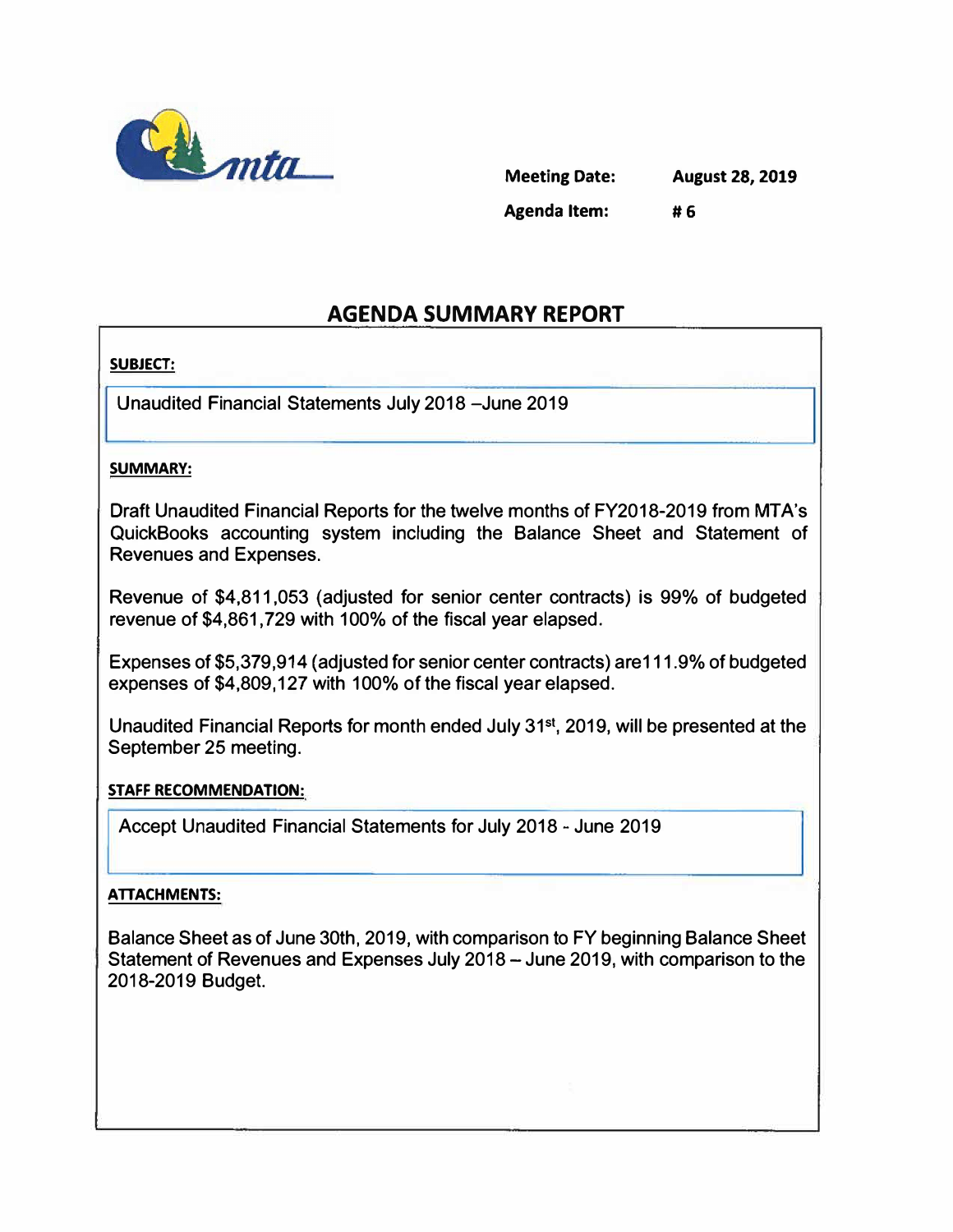## **Unaudited Mendocino Transit Authority Balance Sheet with Beginning Year Comparison**

|                                         | June 2019        | <b>Jun 2018</b> | \$ Change     |
|-----------------------------------------|------------------|-----------------|---------------|
| <b>ASSETS</b>                           |                  |                 |               |
| <b>Current Assets</b>                   |                  |                 |               |
| <b>Checking/Savings</b>                 | 1,770,128.81     | 1,975,146.54    | $-205,017.73$ |
| <b>Accounts Receivable</b>              | 19.580.79        | 135.65          | 19,445.14     |
| <b>Other Current Assets</b>             |                  |                 |               |
| 102.900 · Receivables Other             | 346,984.06       | 342,082.87      | 4.901.19      |
| 102.990 · Grants Receivable Total       | 696,482.00       | 1,145,881.00    | -449,399.00   |
| 103.990 $\cdot$ Inventory               | 122,065.91       | 105,480.24      | 16,585.67     |
| 104.199 · Prepaid Expenses Total        | 84,402.35        | 64.162.86       | 20,239.49     |
| 104.200 · Undeposited Funds             | 439.17           |                 | 439.17        |
| <b>Total Other Current Assets</b>       | 1,250,373.49     | 1,657,606.97    | -407,233.48   |
| <b>Total Current Assets</b>             | 3.040,083.09     | 3,632,889.16    | $-592,806.07$ |
| <b>Fixed Assets</b>                     |                  |                 |               |
| 111.900 · Fixed Assets                  | 20,662,720.37    | 20,287,627.50   | 375,092.87    |
| 111.910 · Accumulated Depreciation      | -10,286,390.29   | $-9,168,482.29$ | -1,117,908.00 |
| 121.900 · Intangible Total              | 15,000.00        | 15,000.00       | 0.00          |
| 121.910 · Accum Amortization Total      | $-15,000.00$     | $-15,000.00$    | 0.00          |
| <b>Total Fixed Assets</b>               | 10.376.330.08    | 11,119,145.21   | $-742.815.13$ |
| <b>Other Assets</b>                     |                  |                 |               |
| 131.900 · Deferred Outflows of Resource | 705.833.00       | 701,870.00      | 3,963.00      |
| <b>Total Other Assets</b>               | 705,833.00       | 701,870.00      | 3,963 00      |
| <b>TOTAL ASSETS</b>                     | 14, 122, 246. 17 | 15,453,904.37   | -1,331,658.20 |
| <b>LIABILITIES &amp; EQUITY</b>         |                  |                 |               |
| <b>Liabilities</b>                      |                  |                 |               |
| <b>Current Liabilities</b>              |                  |                 |               |
| <b>Accounts Payable</b>                 | 153,701.93       | 235,356.14      | -81,654.21    |
| <b>Credit Cards</b>                     | 24,464.41        | 3.096.30        | 21,368.11     |
| <b>Other Current Liabilities</b>        |                  |                 |               |
| 203.160 · CalPERS Loan Repayments       | 1.525.12         | 0.00            | 1,525.12      |
| 205.700 · Uncashed Checks               | 6.491.04         | 6,491.04        | 0.00          |
| 205.900 · Accruals Total                |                  |                 |               |
| 202.100 · Deferred Revenue              | 440,537.57       | 417,115,41      | 23,422.16     |
| 203.100 · Federal Payroll Tax Payable   | 11,895.40        | 10,549.76       | 1.345.64      |
| 203.110 · Medicare Payroll Tax Payable  | 3,294.16         | 3,240.68        | 53.48         |
| 203.120 · State Income Tax Payable      | 3,805.66         | 3,286.48        | 519.18        |
| 203.130 · State Disability Payable      | 1,209.44         | 1,180.00        | 29.44         |
| 203.140 · Misc Deductions               | 838.99           | 1,666.01        | -827.02       |
| 203.150 · Garnishments Payable          | 145.85           | 0.00            | 145.85        |
| 203.200 · Workers CompPayable           | 0.00             | 47,463.55       | -47,463.55    |
| 204.200 - Grtants/Contacts Payable      | 56,268.61        | 0.00            | 56,268.61     |
| 205.200 · Accrued Payroll               | 88,727.06        | 89,189.25       | $-462.19$     |
| 205.300 · Accrued Retirement            | 21,825.95        | 38,002.62       | -16,176.67    |
| 205.400 · Accrued Deferred Comp         | 8,044.59         | 12,496.46       | -4,451.87     |
| 205.500 · Accrued Vacation              | 156,829.62       | 163,901.93      | $-7,072.31$   |
| 205.600 · Accrued Sick Leave            | 70,689.11        | 66,649.42       | 4,039.69      |
| Total 205.900 · Accruals Total          | 864,112.01       | 854,741.57      | 9,370.44      |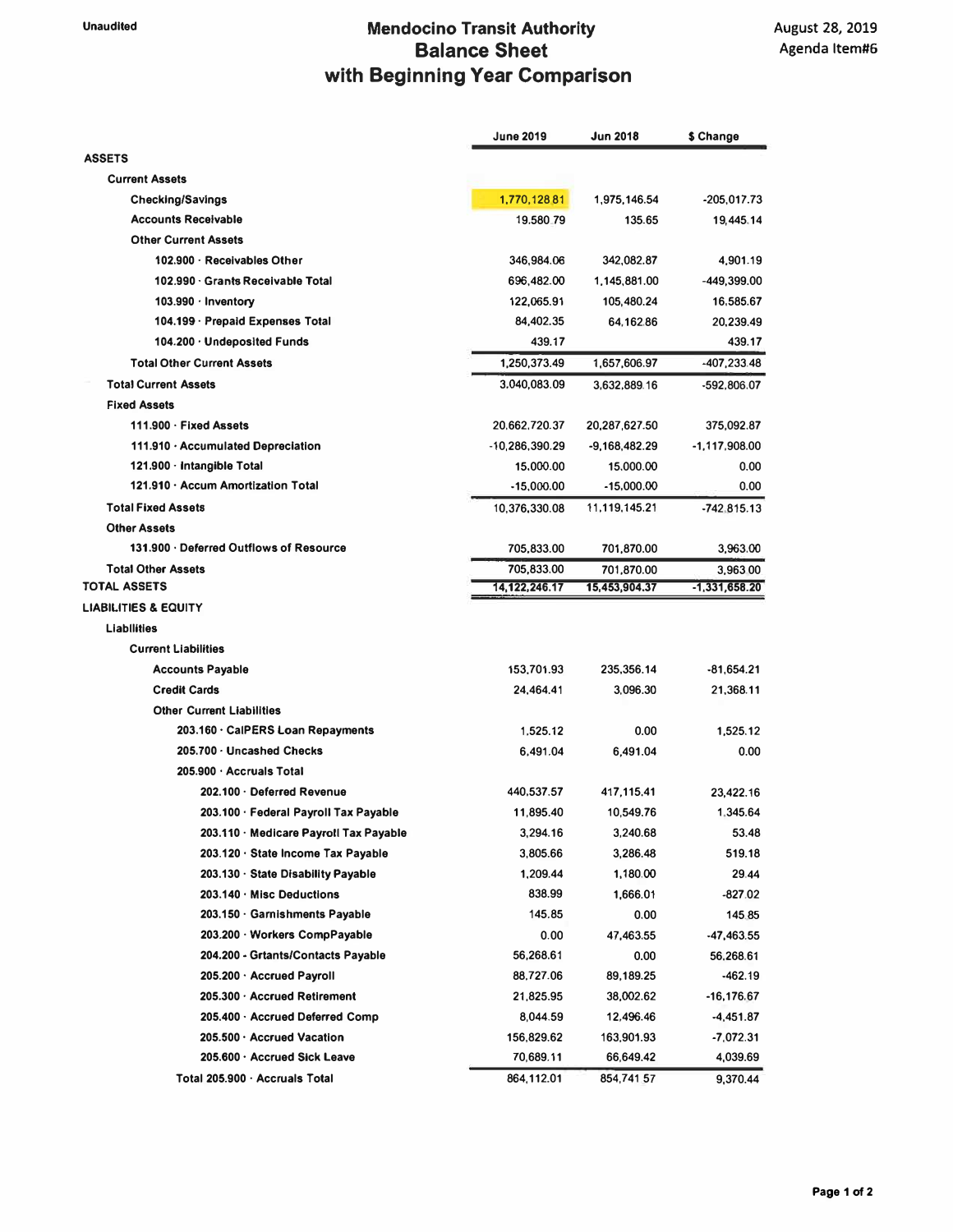## **Unaudited Mendocino Transit Authority Balance Sheet with Beginning Year Comparison**

|                                          | <b>June 2019</b> | <b>Jun 2018</b> | \$ Change       |
|------------------------------------------|------------------|-----------------|-----------------|
| <b>Total Other Current Liabilities</b>   | 872.128.17       | 861.232.61      | 10,895.56       |
| <b>Total Current Liabilities</b>         | 1,050,294.51     | 1,099,685.05    | -49,390.54      |
| <b>Long Term Liabilities</b>             |                  |                 |                 |
| 231.900 · Prov-Restricted Funds          | 226,055.14       | 249,196.09      | $-23,140.95$    |
| 235.300 · Deferred Inflows of Resource   | 148,130.00       | 176,255.00      | $-28.125.00$    |
| 235.910 · Pension Liabilities            | 1,563,663.72     | 1,527,653.78    | 36.009.94       |
| <b>Total Long Term Liabilities</b>       | 1.937.848.86     | 1,953,104.87    | $-15.256.01$    |
| <b>Total Liabilities</b>                 | 2.988.143.37     | 3.052.789.92    | $-64.646.55$    |
| <b>Equity</b>                            |                  |                 |                 |
| 32000 · Unrestricted Net Assets          | 1.053.201.76     | $-243.104.33$   | 1.296.306.09    |
| $399.900 \cdot$ Equity                   |                  |                 |                 |
| 304.100 · Equity-Contributed Capital     | 15,890,100.96    | 15,890,100.96   | 0.00            |
| 304.500 · Accum Depr-Contributed Capital | $-3.568.956.72$  | $-3.568.956.72$ | 0.00            |
| 304.600 · Equity Capital                 | 512,349.13       | 512.349.13      | 0.00            |
| 305.100 · Retained Earnings              | 619,658.84       | 619.658.84      | 0.00            |
| Total 399.900 $\cdot$ Equity             | 13,453,152.21    | 13.453.152.21   | 0.00            |
| <b>Net Income</b>                        | $-1,265,847.65$  | -808,933.43     | $-456,914.22$   |
| <b>Total Equity</b>                      | 11,134,102.80    | 12.401.114.45   | $-1,267,011.65$ |
| TOTAL LIABILITIES & EQUITY               | 14, 122, 246.17  | 15,453,904.37   | $-1,331,658.20$ |

| <b>Cash &amp; Fund Balances</b> |    | <b>MTA</b>   |    | <b>MCOG</b>  |      | <b>TOTAL</b> |  |
|---------------------------------|----|--------------|----|--------------|------|--------------|--|
| <b>Operating Cash</b>           | \$ | 328,021.83   |    |              | \$   | 328,021.83   |  |
| <b>Operating Reserve</b>        | \$ | 75,259.86    |    |              | \$   | 75,259.86    |  |
| <b>PTIMSEA</b>                  | S  | 577.073.72   |    |              | S    | 577,073.72   |  |
| <b>LCTOP</b>                    | \$ | 160,122.31   |    |              | S    | 160,122.31   |  |
| <b>CAL OES</b>                  | \$ | 100.663.96   |    |              | \$   | 100,663.96   |  |
| CAPITAL #4100                   | S  | 528,987.13   |    |              | \$   | 528,987.13   |  |
| <b>STA</b>                      |    |              | \$ | 678,776.00   | S.   | 678.776.00   |  |
| <b>STA-Unallocated</b>          |    |              | S  | 494.727.95   | \$   | 494,727.95   |  |
| <b>Fuel Reserve</b>             |    |              | S  | 175,000.00   | - \$ | 175,000.00   |  |
| <b>State of Good Repair</b>     |    |              | \$ | 129,579.00   | -S   | 129,579.00   |  |
| <b>Total</b>                    | S  | 1,770,128.81 | S. | 1,478,082.95 | S    | 3.248,211.76 |  |